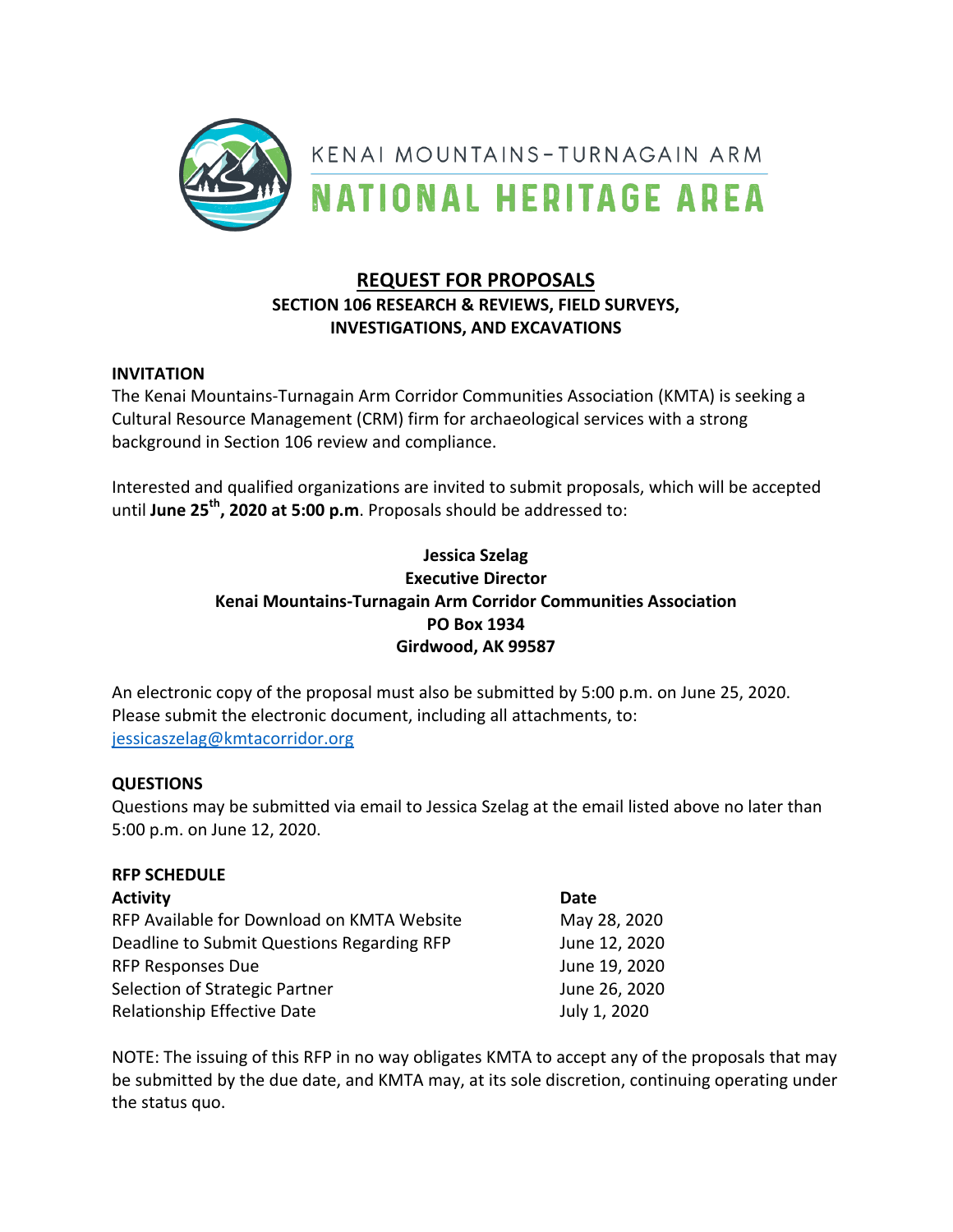### **BACKGROUND**

Kenai Mountains-Turnagain Arm Corridor Communities Association is a  $501(c)$  (3) not-for-profit organization with a mission to recognize, preserve, and interpret the historic, scenic, natural resources, and cultural landscape of the Kenai Mountains-Turnagain Arm historic transportation corridor, and to promote and facilitate the public enjoyment of these resources. The KMTA National Heritage Area received Congressional designation in 2009. KMTA CCA manages the federal appropriation of grant dollars to KMTA communities to realize the goals set forth in the NHA's adopted Management Plan. A Cooperative Agreement with the National Park Service stipulates the terms and regulations of the use of federal funds though KMTA's grant dollars, specifically 2 CFR 200 Uniform Administrative Guidelines and Section 106 of the Historic National Preservation Act

## **SCOPE OF WORK TO BE PERFORMED**

PLEASE NOTE: If your firm chooses to respond, please address all elements of the scope of work listed in Items 1, 2, 3 and 4.

KMTA awards community grants that often require a consideration of their effects on historic properties pursuant to Section 106 of the National Historic Preservation Act. This process is required as a significant portion of KMTA's funding is from a federal source, any undertakings involving a historic resource require the grant recipient to complete the Section 106 process, and the project must meet the Secretary of Interior's Standards for the Treatment of Historic Properties. If a KMTA funded project requires a Section 106 review, SHPO concurrence must be received before the project begins. Section 106 guidance and oversight is provided collaboratively between Kenai Fjords National Park cultural resource staff and the Alaska SHPO staff.

KMTA awards its annual grants in May. For the 2020 cycle, there are two projects that require a Section 106 review. For future grant cycles, the workload is dependent on the total number of grants awarded. The intention of this RFP is to identify a qualified CRM firm to assist KMTA grantees with Section 106 compliance when needed over a 3 year period. The scope of work and timeline for each project will be negotiated with KMTA's Executive Director and Grant Program Manager.

### **SERVICES SOUGHT**

- **1. Section 106 Research & Review & Reporting**
	- a. Research previous surveys and findings for projects requiring Section 106 review.
	- b. When applicable, complete evaluations of National Register eligibility for historic properties.
	- c. When applicable, recommend assessment of effect on National Historic Districts.
	- d. Incorporate Section 106 survey findings into written reports.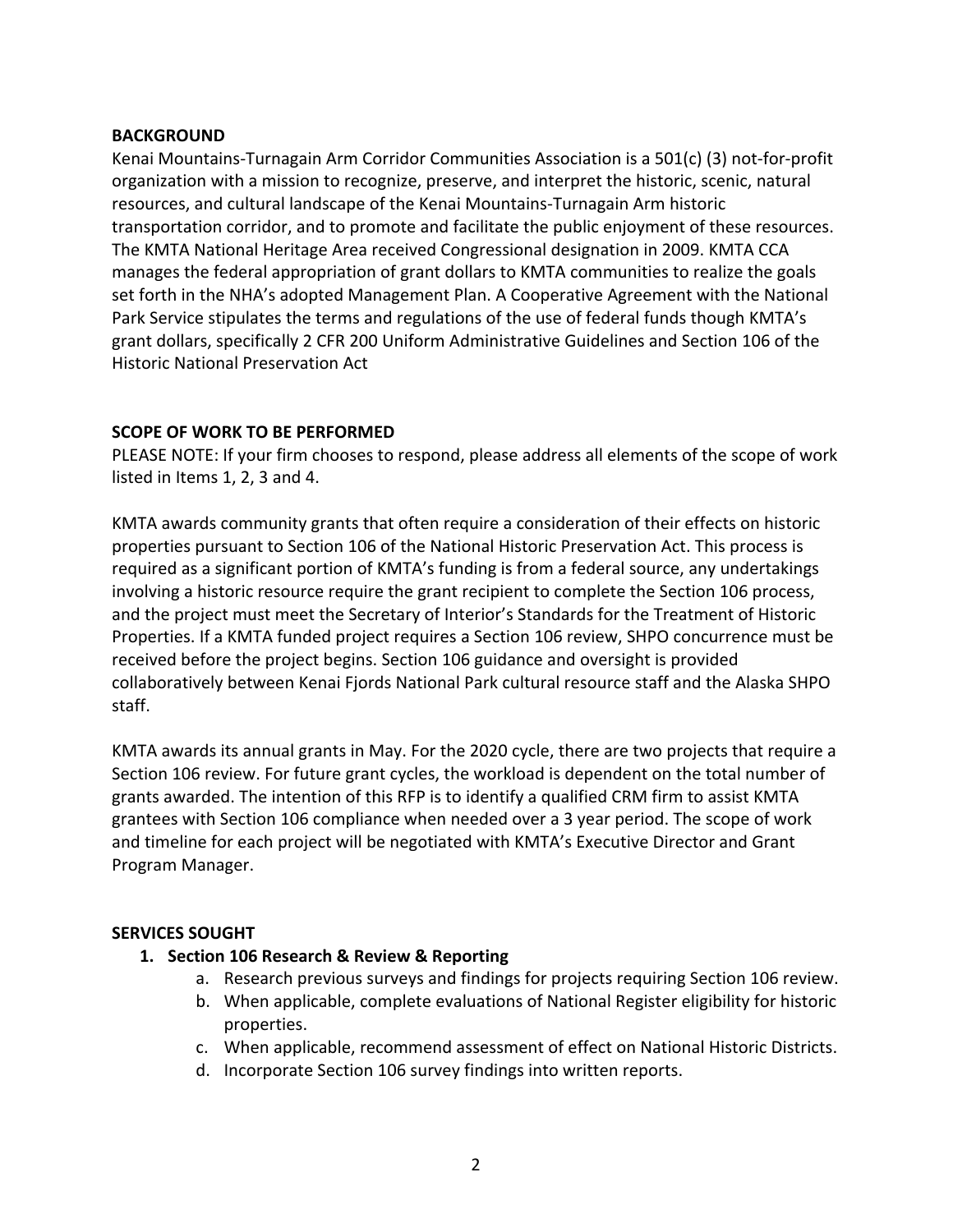## **2. Archeological Fieldwork**

- a. Surface archaeological surveys for KMTA funded projects (*e.g.* restoring and/or building trails within the National Heritage Area).
- b. Subsurface archaeological surveys (e.g. shovel probes) for KMTA funded projects which cause ground disturbance.
- c. Conduct archaeological monitoring during project implementation when determined necessary by SHPO and/or during tribal consultation.

## **3. Reporting & Section 106 Review to State Historic Preservation Office**

- a. If a finding of effect of "no historic properties affected" or "no adverse effect" is recommended submit written report and letter to the SHPO asking for concurrence with the finding.
- b. If field surveys determine presence of archaeological materials and a finding of having an "adverse effect" to historic properties submit written report and a assist KMTA in drafting a Memorandum of Agreement (MOA) stipulating mitigation plans to resolve adverse effects to historic properties.
- c. Assist with consultation and correspondence with the SHPO until concurrence is received.

## **4. Tribal and Public Consultation**

- a. When applicable, assist with consultation, communication, and collaboration with Tribal groups.
- b. When applicable, assist with consultation, communication, and collaboration with local public leadership groups.

# **PROPOSAL REQUIREMENTS**

The following must be received by the proposal due date:

## **1. Firm's Qualifications**

- a. Qualifications and Related Section 106 Experience Sufficient information should be provided regarding qualifications of the firm to provide the requested scope of work, including experiences working with non-profits and community groups;
- b. Provide a listing of current non-profit clients in the South Central Alaska area for which your firm is providing Archaeological/ Section 106 compliance services.

## **2. Personnel Qualifications**

a. Provide sufficient information and related experience of personnel who will perform KMTA Archaeological/ Section 106 Compliance services (Secretary of Interior Professional Qualification Standards strongly recommended for principle investigators).

## **3. Fees/Hourly Rates**

a. KMTA prefers a fee schedule for associated services; please provide projected fixed cost for field surveys, report writing, and consultation as noted above. If